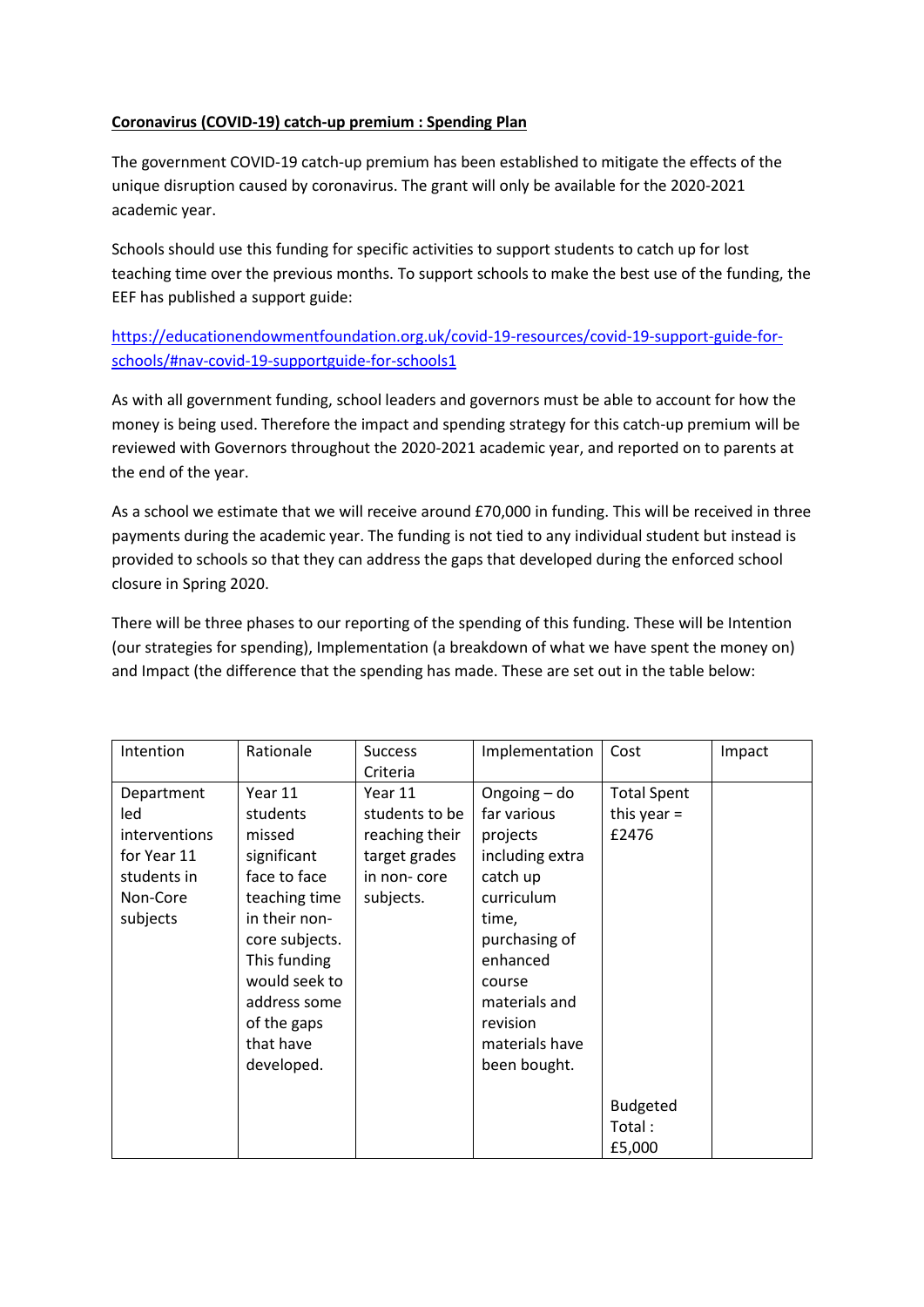| Department      | Year 10          | Internal data  | Ongoing: So far  | <b>Total Spent</b>  |
|-----------------|------------------|----------------|------------------|---------------------|
| led             | students         | to show        | this has been    | so far $=$          |
| interventions   | missed the       | expected       | engaged with     | £2506               |
| for Year 10     | end of their     | progress in    | by Science, with |                     |
| students in     | <b>Key Stage</b> | core subjects. | Maths and        |                     |
| core subjects   | Three studies    |                | English using    |                     |
|                 | and therefore    |                | tutoring         |                     |
|                 | will need        |                | instead. In the  |                     |
|                 | some extra       |                | summer term      |                     |
|                 | work in their    |                | this will be     |                     |
|                 | core subjects.   |                | expanded to all  | <b>Budgeted</b>     |
|                 |                  |                |                  | Total: £5,000       |
|                 |                  |                | other subjects   |                     |
| Extra           | Trauma           | Bespoke        | Just starting:   |                     |
| emotional and   | informed         | pastoral       | The wider        |                     |
| pastoral        | school           | support        | pastoral team    |                     |
| support for     | training has     | programmes     | have been        |                     |
| vulnerable      | shown that       | to be run by   | supporting       |                     |
| students        | there will be    | our pastoral   | vulnerable       |                     |
|                 | significant      | staff.         | students with    |                     |
|                 | support          |                | the return to    |                     |
|                 | required for     |                | school. Work is  |                     |
|                 | students         |                | now starting to  |                     |
|                 |                  |                | formalise this   |                     |
|                 |                  |                | into structured  | <b>Budgeted</b>     |
|                 |                  |                | intervention     | <b>Total: £5000</b> |
| Alternative     | For some         | Funded         | On-going $-$     | Total spent         |
| provision and   | students re-     | alternative    | through the co-  | so far = $£980$     |
| bespoke         | entry to         | provision that | ordination of    |                     |
| curriculums to  | school may       | is organised   | the AAP          |                     |
| be available to | require a        | and            | manager          |                     |
| aid transition  | reduced or       | implemented    | several          |                     |
| back into       | bespoke          | by the AAP     | students are on  |                     |
| school          | curriculum.      | manager.       | bespoke          |                     |
|                 |                  |                | curriculums      |                     |
|                 |                  |                | with the         |                     |
|                 |                  |                | funding being    |                     |
|                 |                  |                | used to further  | <b>Budgeted</b>     |
|                 |                  |                | enhance this     | Total:              |
|                 |                  |                | provision.       | £10,000             |
| Creation of a   | A dedicated      | Part of the    | No yet started   |                     |
| catch up zone   | area of the      | Learning       |                  |                     |
| which will act  | school will be   | Centre to be   |                  |                     |
| as a place      | vital in raising | refurbished    |                  |                     |
| where students  | the profile of   | into a Catch   |                  |                     |
| can be          | catch up and     | Up Zone        |                  |                     |
| supported to    | act as a legacy  |                |                  |                     |
| overcome any    | for students     |                |                  |                     |
| gaps in their   | in years to      |                |                  |                     |
| knowledge or    | come.            |                |                  |                     |
| understanding   |                  |                |                  | <b>Budgeted</b>     |
|                 |                  |                |                  | <b>Total: £5000</b> |